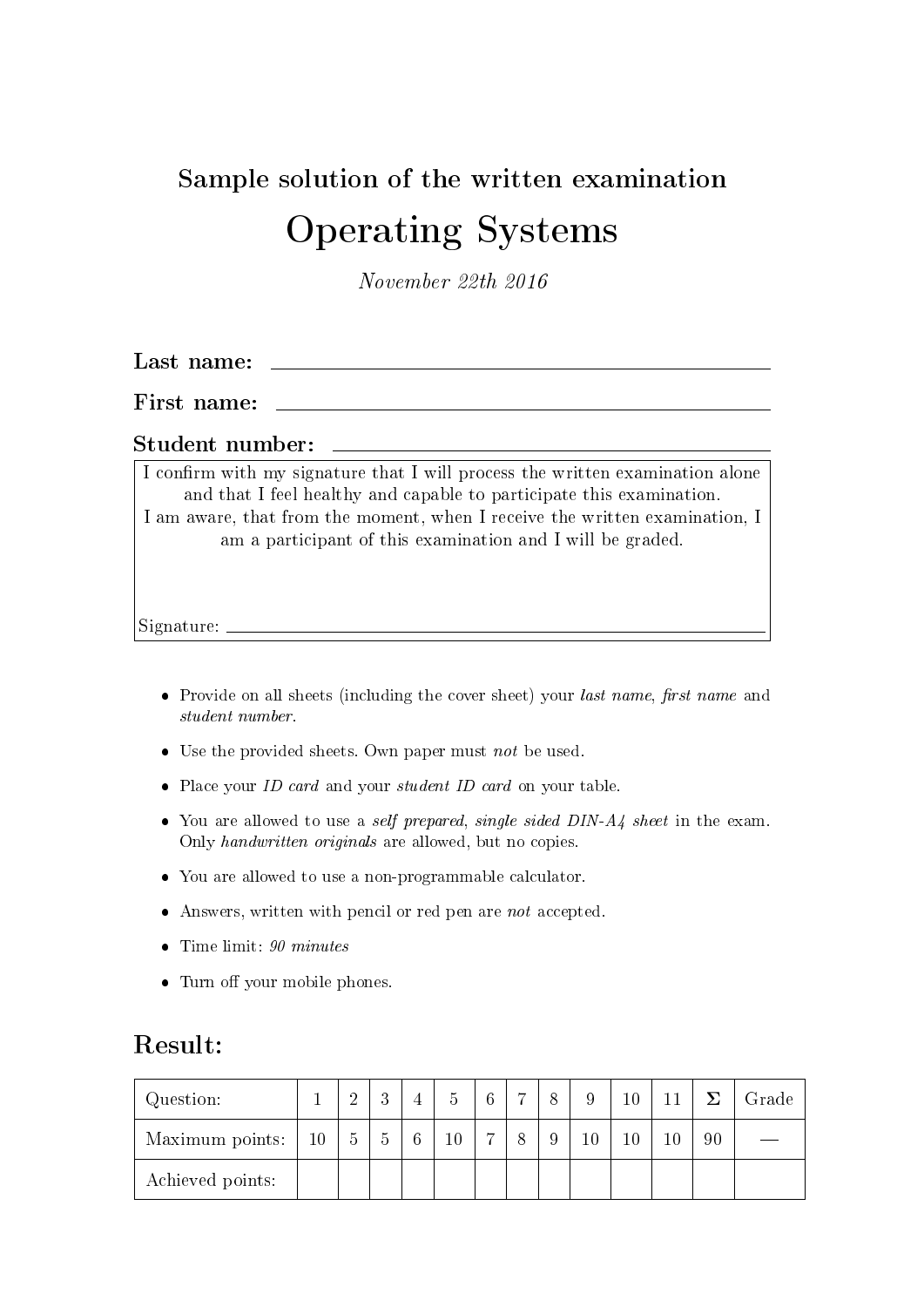# **Question 1)** Points: . . . . . . . . . . . . . . . . . . . . . .

Maximum points:  $1+1+2+2+1+1+1+1=10$ 

a) At any given moment, only a single program can be executed. What is the technical term for this operation mode?

Singletasking

b) What are half multi-user operating systems?

Different users can work with the system only one after the other, but the data and processes of the different users are protected from each other.

- c) Name one advantage and one drawback of monolithic kernels.
	- Advantages:
		- **–** Fewer context switching =⇒ better performance
		- **–** Grown stability
	- Drawbacks:
		- **–** Crashed components can not be started separately in the kernel and may cause the entire system to crash
		- **–** Kernel extensions cause a high development effort, because for each compilation of the extension, the complete kernel need to be recompiled
- d) Name one advantage and one drawback of microkernels.
	- Advantages:
		- **–** Components can be exchanged easily
		- **–** Best stability and security in theory, because fewer functions run in kernel mode
	- Drawbacks:
		- **–** Slower because of more context switches
		- **–** Development of a new (micro)kernel is a complex task
- e) Describe, what an administrator can do with the command whoami.

Check (print) the own username in the shell.

- f) Describe, what an administrator can do with the command chmod. Modify the permissions of a file or directory.
- g) Describe, what an administrator can do with the command head. Print out lines from the beginning of a file in the shell.
- h) Describe, what an administrator can do with the command touch. Create an empty file.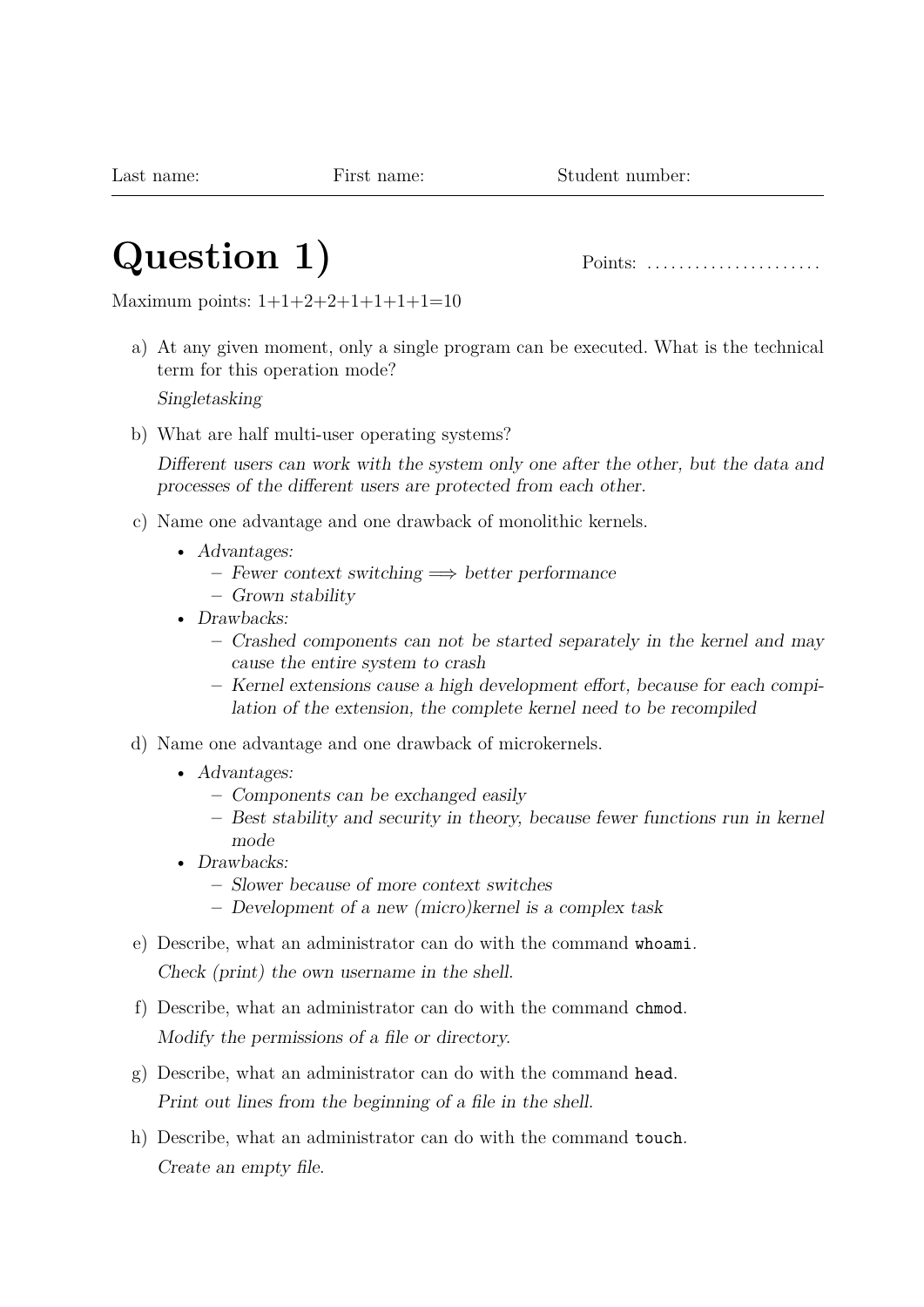#### **Question 2)** Points: . . . . . . . . . . . . . . . . . . . . . .

Maximum points:  $1+1+1,5+1+0,5=5$ 

- a) Name two rotating magnetic digital data storages. Hard Disk Drive, Drum memory, Floppy Disk.
- b) Name two non-rotating magnetic digital data storages.

Magnetic-core memory, Magnetic tape, Magnetic stripe card, Compact cassette (Datasette), Bubble memory.

c) Name three benefits of data storage without moving parts compared with data storage with moving parts.

Lower power consumption, lesser waste heat, mechanical robustness, no noise generation.

d) What is random access?

The media does not need to be searched sequentially from the start – such as with magnetic tapes – to locate a specific location (file).

e) Name one non-persistent data storage.

Main memory (DRAM).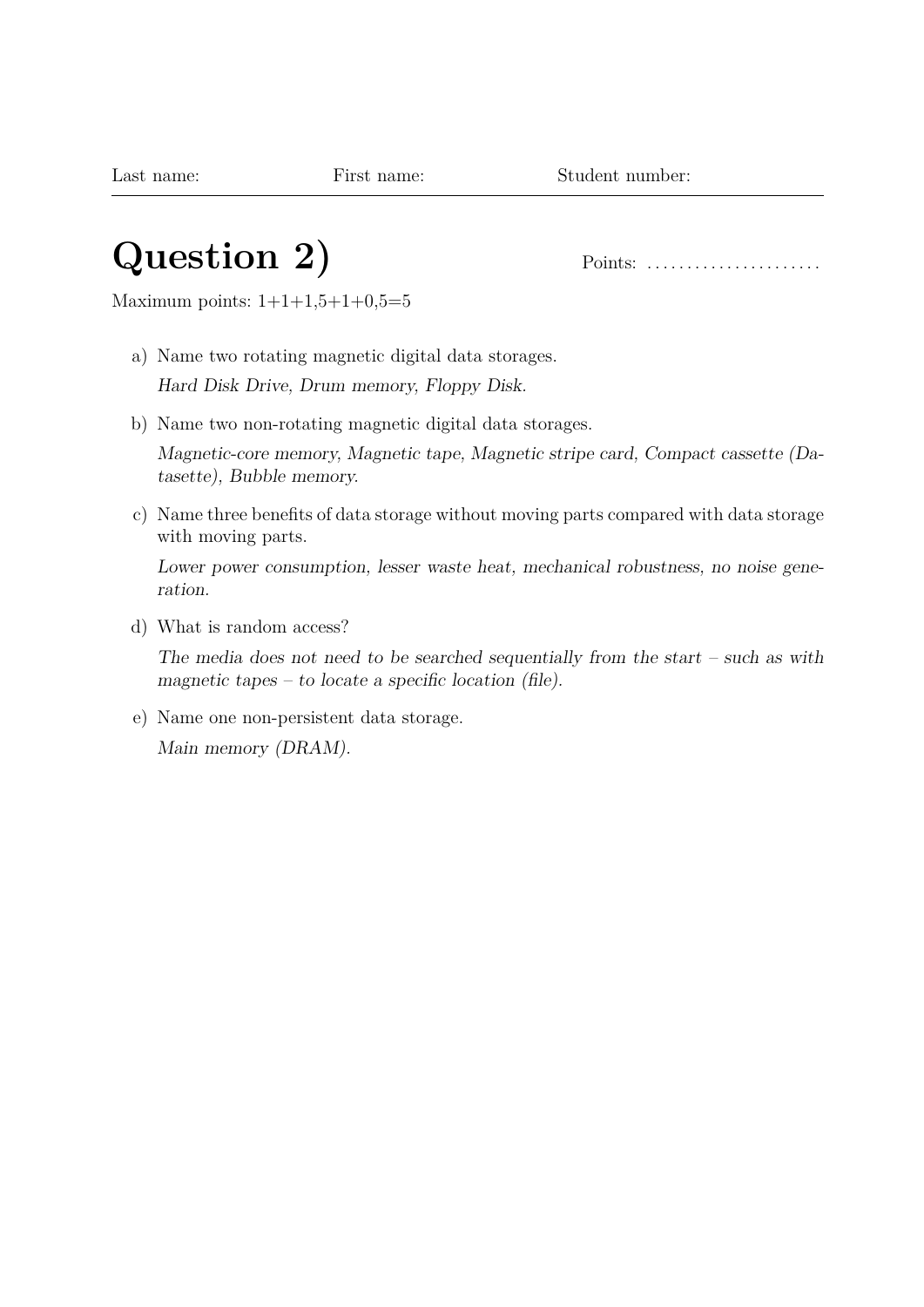# **Question 3)** Points: . . . . . . . . . . . . . . . . . . . . . .

Maximum points:  $1+1+2+1=5$ 

- Draw the structure of a hard disk drive schematically. Explain with your drawing(s) the meaning of the following terms:
	- a) Sector  $(= Block)$
	- b) Track
	- c) Cylinder
	- d) Cluster



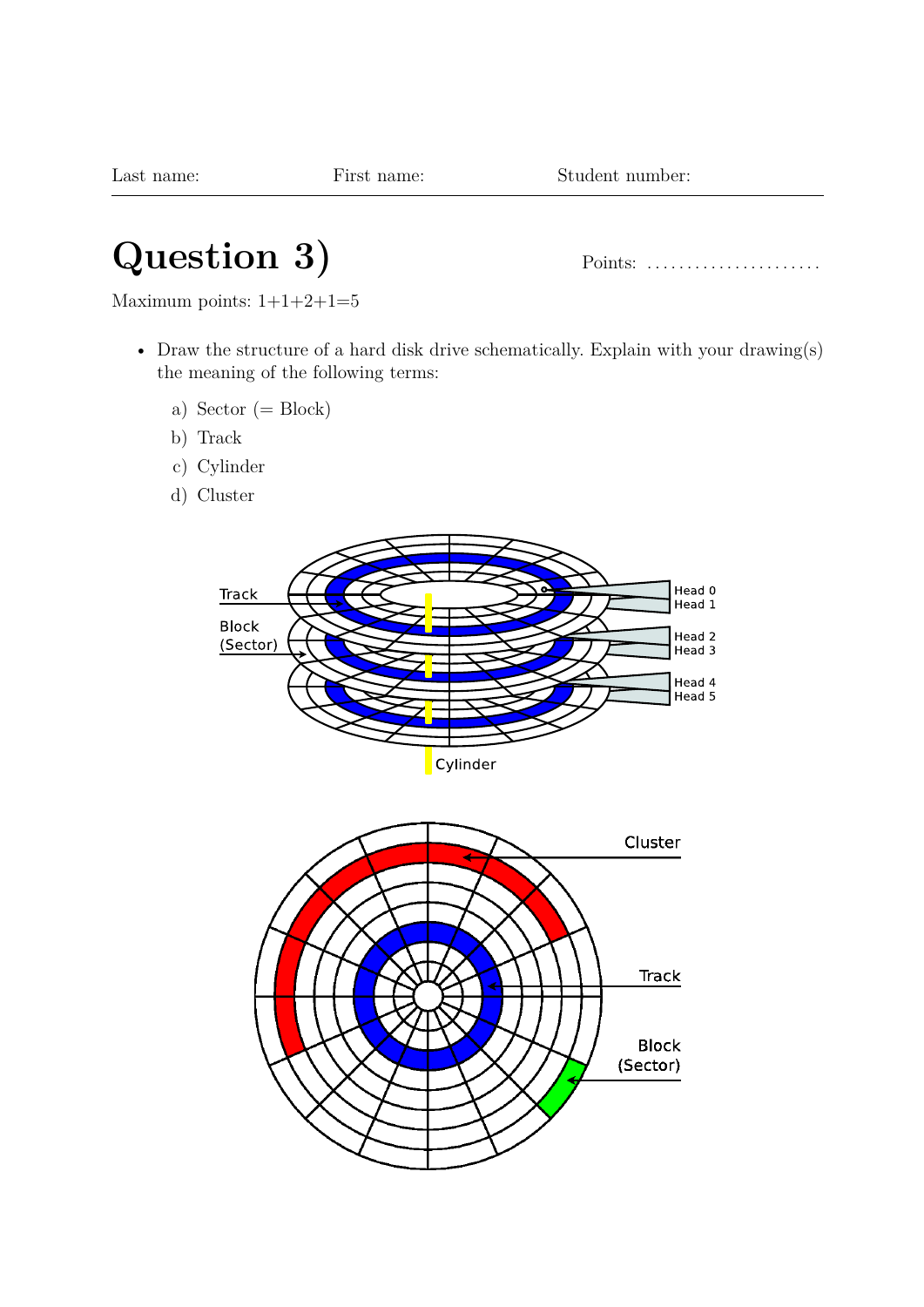# **Question 4)** Points: . . . . . . . . . . . . . . . . . . . . . .

Maximum points: 6

- a) Why causes batch processing an acceleration effect, when multiple tasks are executed? Because auf the automation. No time is wasted for switching between the users.
- b) Name an application of batch mode, which is still popular today. Batch files and shell scripts.
- c) What is spooling? Spooling removes I/O workload from the CPU by using additional Hardware.
- d) What is the name of the quasi-parallel program or process execution? Multitasking.
- e) Describe what this command does:

\$ echo "ERROR" >> /tmp/msg.txt

The command prints out the string ERROR and forwards it into the file /tmp/msg.txt. If the file does not already exist, it is created. If the file already does exist, the string ERROR is concatenated to the content of the file.

f) What is swapping?

The process of relocating data from the main memory to the SDD/HDD and back.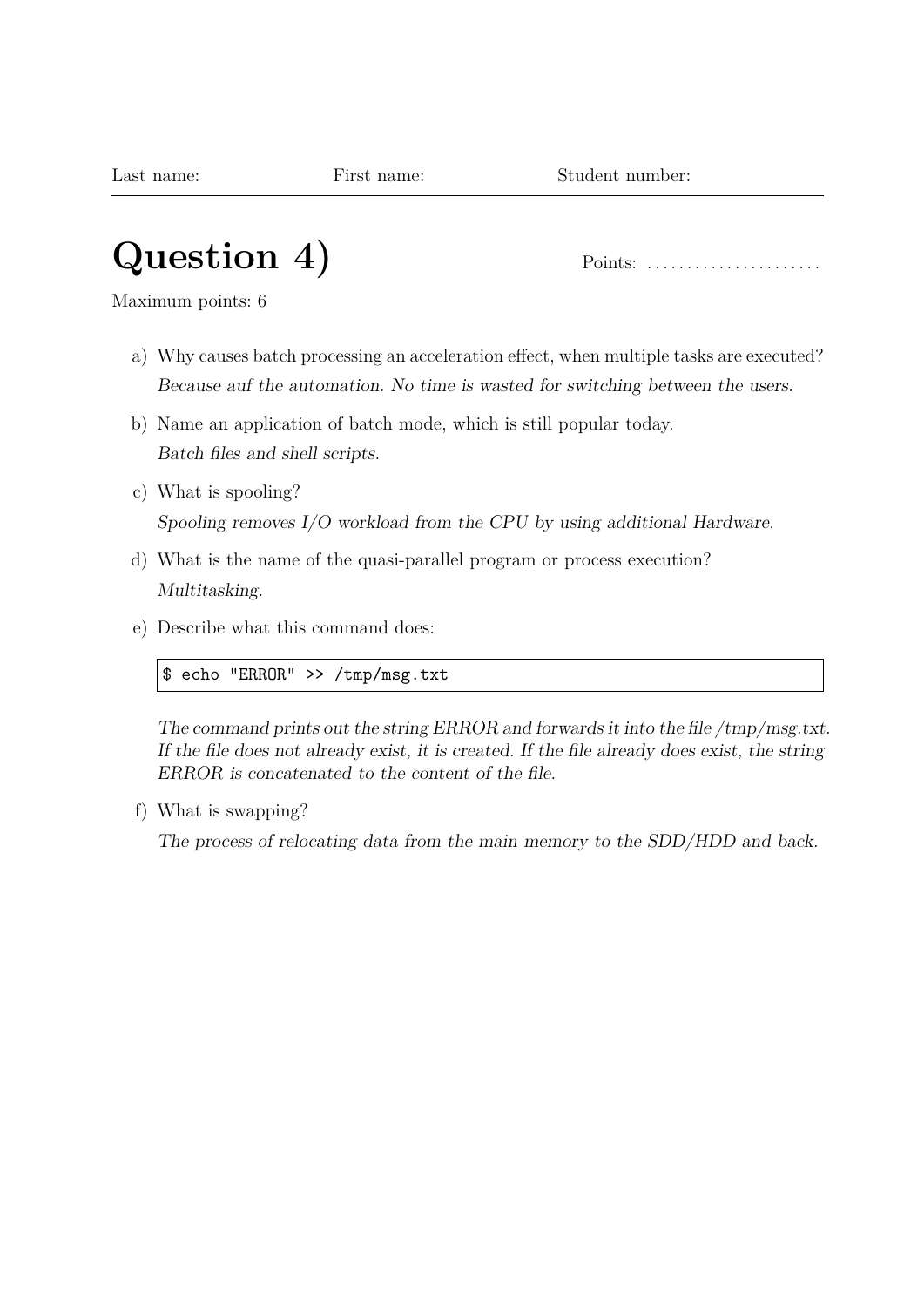# **Question 5)** Points: . . . . . . . . . . . . . . . . . . . . . .

Maximum points: 1,5+1,5+3+1+1+2=10

- a) Which three components contains the CPU? Arithmetic logic unit, control unit, memory.
- b) Which three digital bus systems contains each computer system according to the Von Neumann architecture?

Control bus, address bus, data bus.

c) Which tasks are carried out by the three digital bus systems of subtask b)?

Control bus. Transmits commands (e.g. read and write requests) from the CPU and returns status signals from the I/O devices

Address bus: Transmits memory addresses.

Data bus: Transmits data between CPU, main memory and I/O devices.

d) What is the Front Side Bus?

It is the bus between CPU and chipset. It contains the address bus, data bus and control bus.

- e) Which two components contains the chipset? Northbridge und Southbridge.
- f) Name the task of each component of the chipset.

The Northbridge is used for the connection of main memory and graphics card(s) with the CPU. It is located close to the CPU for rapid data transfer. The Southbridge is used for "slow" connections like Ethernet, SATA and USB.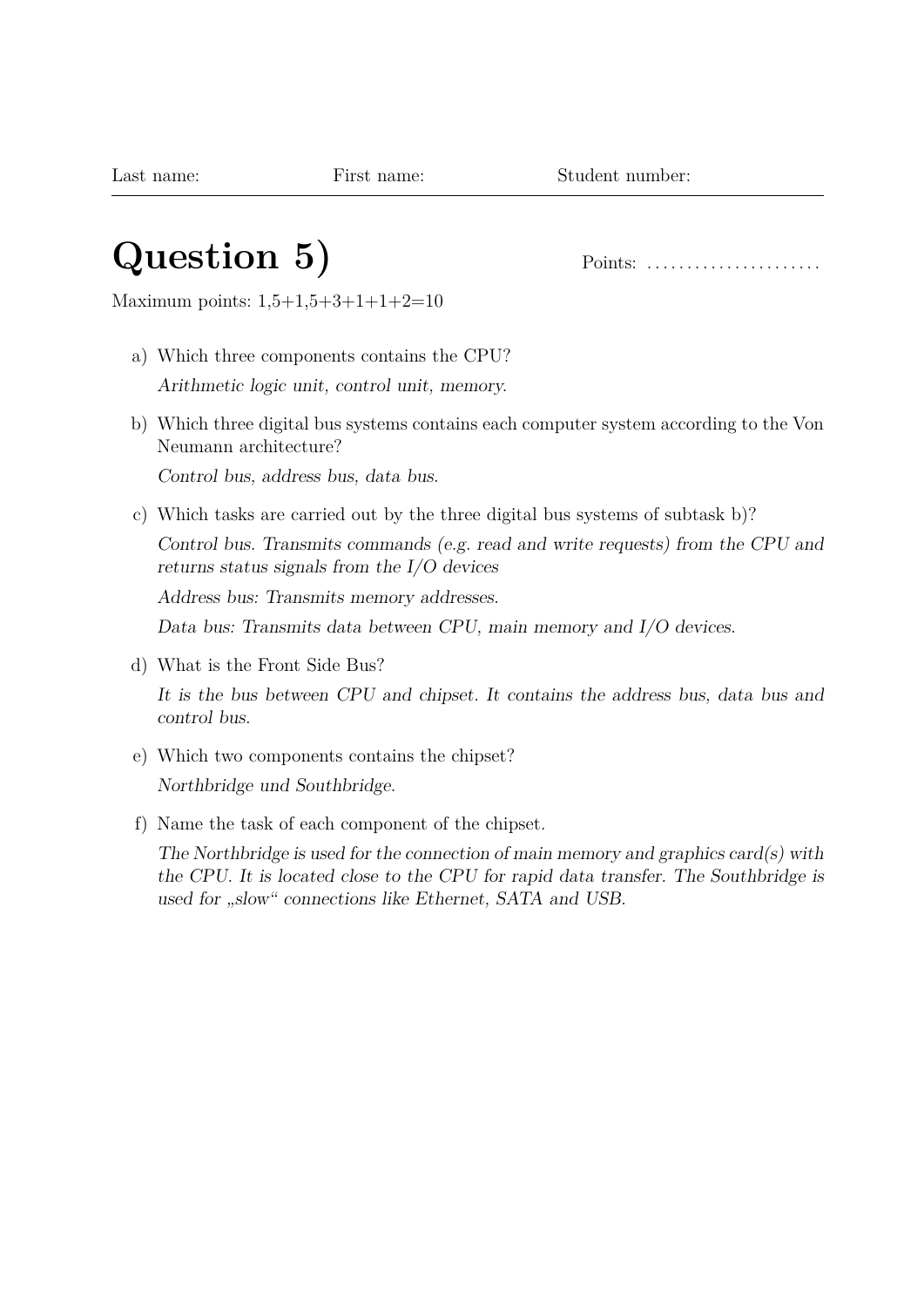# **Question 6)** Points: . . . . . . . . . . . . . . . . . . . . . .

Maximum points:  $1+1+1+1+1+2=7$ 

- a) Name one RAID level, which improves the data transfer rate for write. RAID-0 or RAID-5.
- b) Name one RAID level, which improves the reliability. RAID-1 or RAID-5.
- c) How many drives are allowed to fail in a RAID 0 array without data loss? None.
- d) How many drives are allowed to fail in a RAID 1 array without data loss? At least a single drive must work properly.
- e) How many drives are allowed to fail in a RAID 5 array without data loss? A single drive maximum is allowed to fail.
- f) Name one advantage and one drawback of software RAID compared with hardware RAID.

Benefit: No cost for additional hardware.

Drawback(s): Operating system dependent, additional CPU load.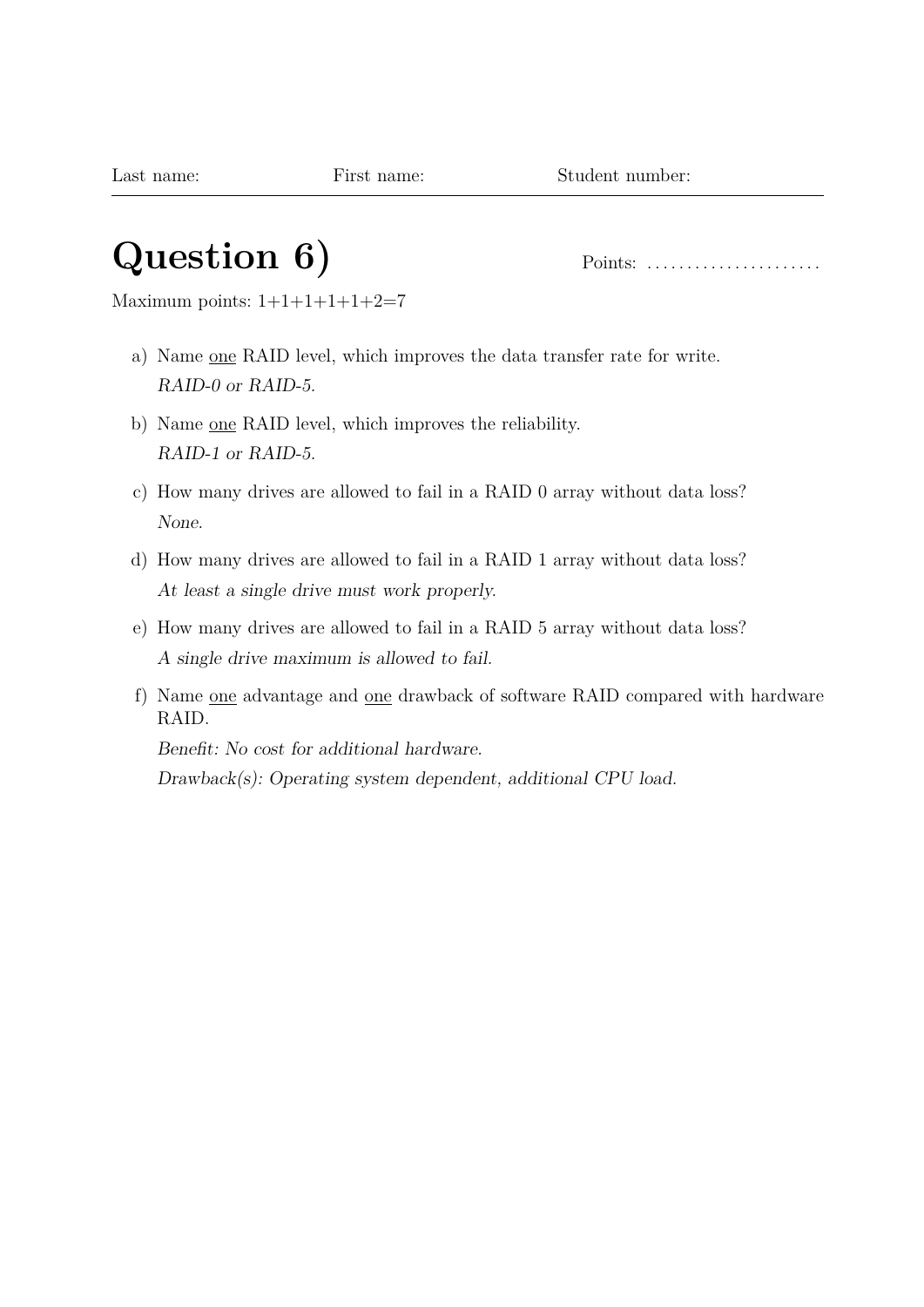## **Question 7)** Points: . . . . . . . . . . . . . . . . . . . . . .

Maximum points:  $1+3+1+1+2=8$ 

- a) Which information stores an inode? It stores a file's metadata, except the file name.
- b) Name three examples of metadata in the file system. Metadata are among others the size, UID/GID, permissions and date.
- c) What is a cluster in the file system?

File systems address clusters and not blocks of the storage device. Each file occupies an integer number of clusters.

d) How can a UNIX file system (e.g. ext2/3), which does not implement extents, address more than 12 clusters?

If a file requires more than 12 clusters, these clusters are indirectly addressed via clusters that contain only cluster numbers.

e) Name one advantage and one drawback of small clusters in the file system compared with large clusters.

Advantage: Decreasing capacity loss due to internal fragmentation.

Drawback: Rising overhead for large files.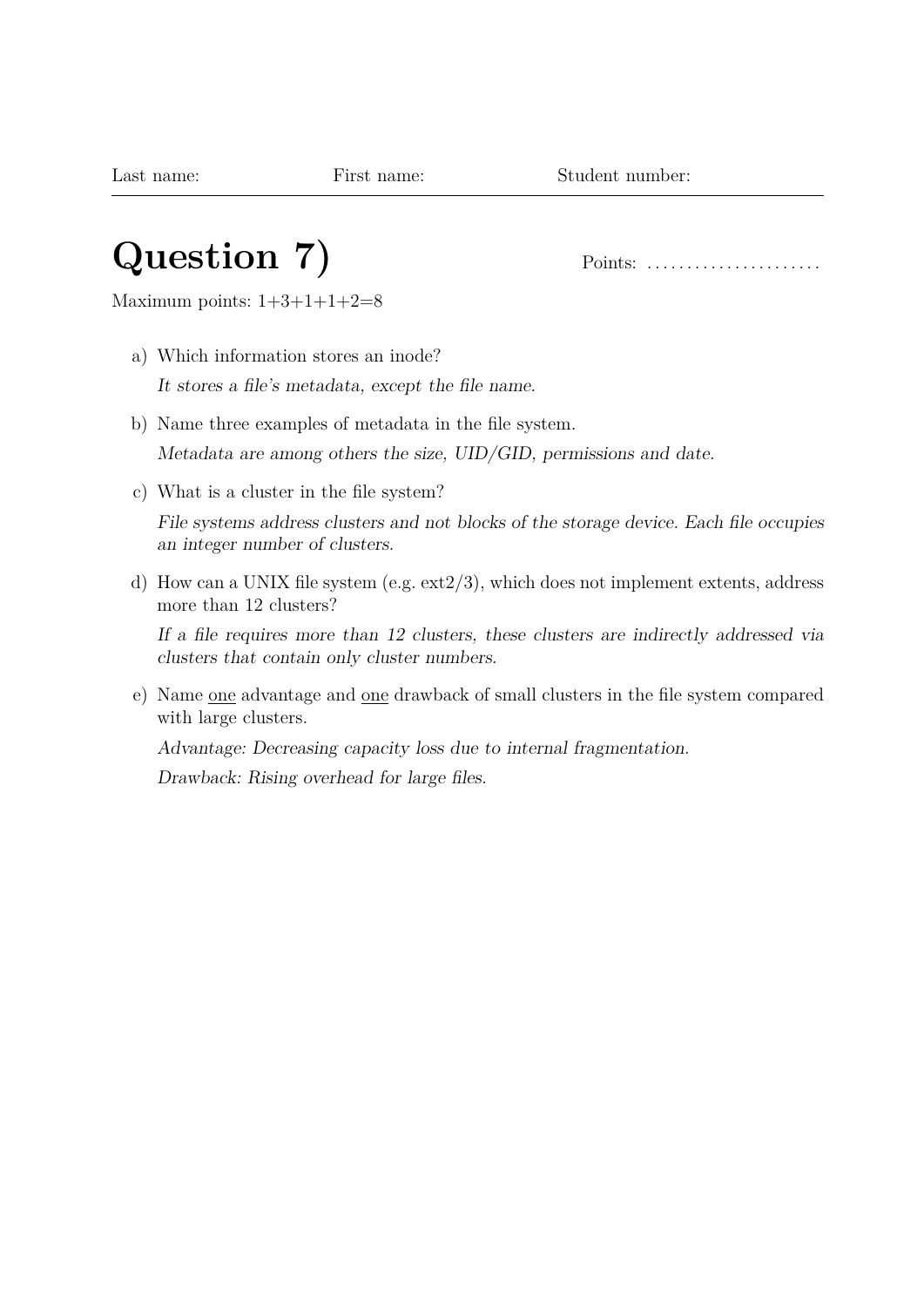#### **Question 8)** Points: . . . . . . . . . . . . . . . . . . . . . .

Maximum points:  $1+1+1+1+2+2+1=9$ 

 $x86$ -CPUs contain 4 privilege levels  $(\mu$ rings") for processes.

- a) In which ring runs the kernel of the operating system? In ring  $0 (= k$ ernel mode) runs the kernel.
- b) In which ring run the applications of the users? In ring  $3$  (= user mode) run the applications.



c) Processes of which ring have full access to the hardware?

Processes in kernel mode (ring 0) have full access to the hardware.

d) What is a system call?

If a user-mode process must carry out a higher privileged task (e.g. access hardware), it can tell this the kernel via a system call. A system call is a function call in the operating system, which triggers a switch from user mode to kernel mode  $\iff$  context switch).

e) What is a context switch?

A process passes the control over the CPU to the kernel and is suspended until the request is completely processed. After the system call, passes the kernel, the control over the CPU back to the user-mode process. The process continues its execution at the location, where the context switch was previously requested.

- f) Name two reasons why user mode processes should not call system calls directly. Working directly with system calls is unsafe and the portability is poor.
- g) What alternatives exist, if user mode processes should not call system calls directly? Modern operating systems provide a library, which is logically located between the user mode processes and the kernel.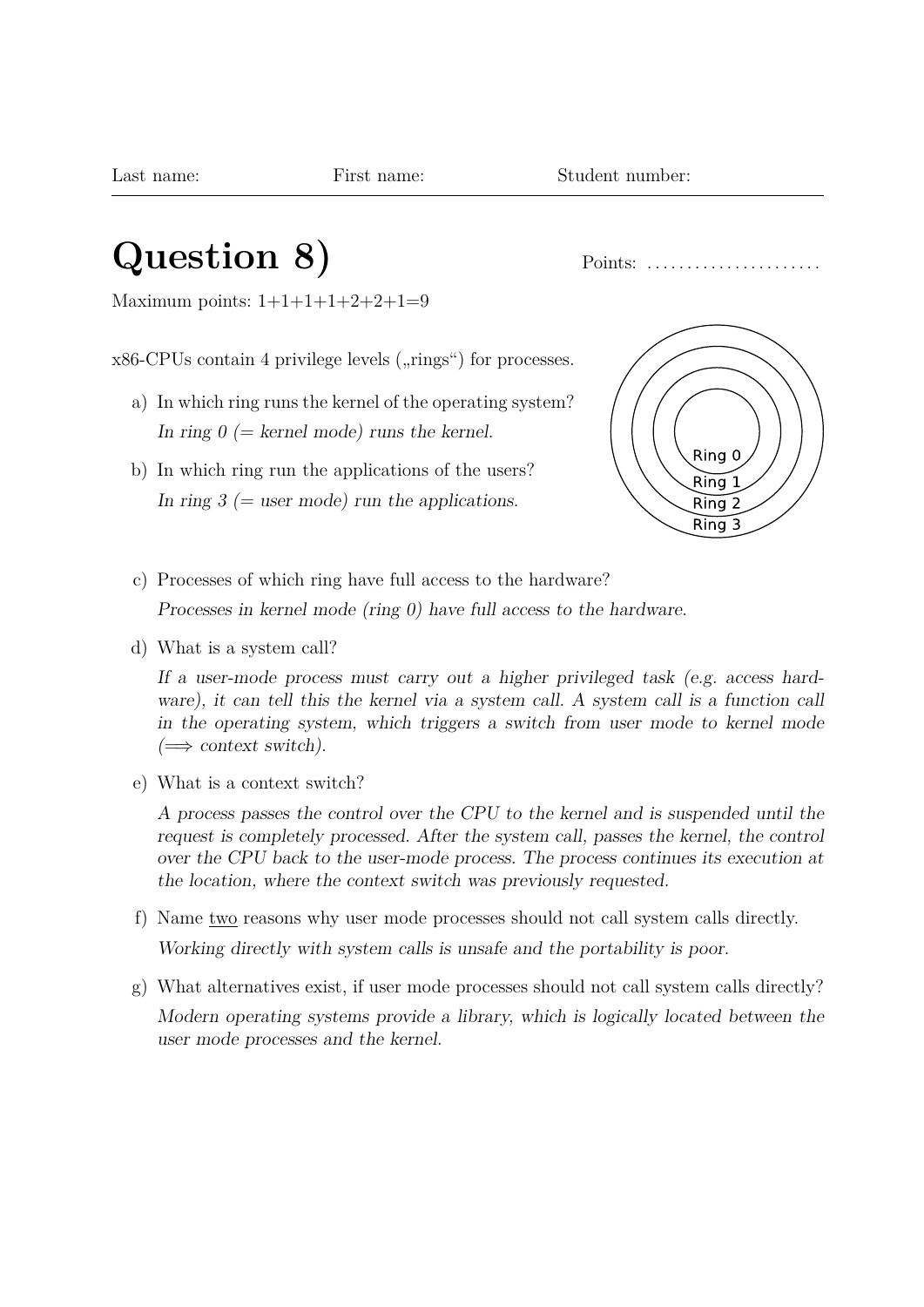# **Question 9)** Points: . . . . . . . . . . . . . . . . . . . . . .

Maximum points:  $4+2+1+1+2=10$ 

a) A parent process ( $PID = 100$ ) with the characteristics, described in the table below, creates a child process (PID = 200) by using the system call  $fork()$ . Enter the four missing values into the table.

|                       | Parent Process   Child Process |     |
|-----------------------|--------------------------------|-----|
| <b>PPID</b>           |                                | 100 |
|                       | 100                            | 200 |
|                       | 25                             |     |
| Return code of fork() | וווי                           |     |

b) Explain the difference between preemptive and non-preemptive scheduling.

When using non-preemptive scheduling, a process, which gets the CPU assigned by the scheduler, remains control over the CPU until its execution is finished or it gives the control back on a voluntary basis.

When using preemptive scheduling, the CPU may be removed from a process before its execution is completed.

c) Name one drawback of preemptive scheduling.

Higher overhead compared with non-preemptive scheduling because of the frequent process switches.

d) Name one drawback of non-preemptive scheduling.

A process may occupy the CPU for as long as it wants and other (maybe more important) processes need to wait.

e) Name four scheduling strategies, for which the CPU runtime (= execution time) of the processes are not required be known.

(Note: This means that only scheduling methods are correct here, which can be used in practice under realistic conditions.)

Priority-driven scheduling, First Come First Served, Last Come First Served, Round Robin with time quantum, Earliest Deadline First, Fair-Share.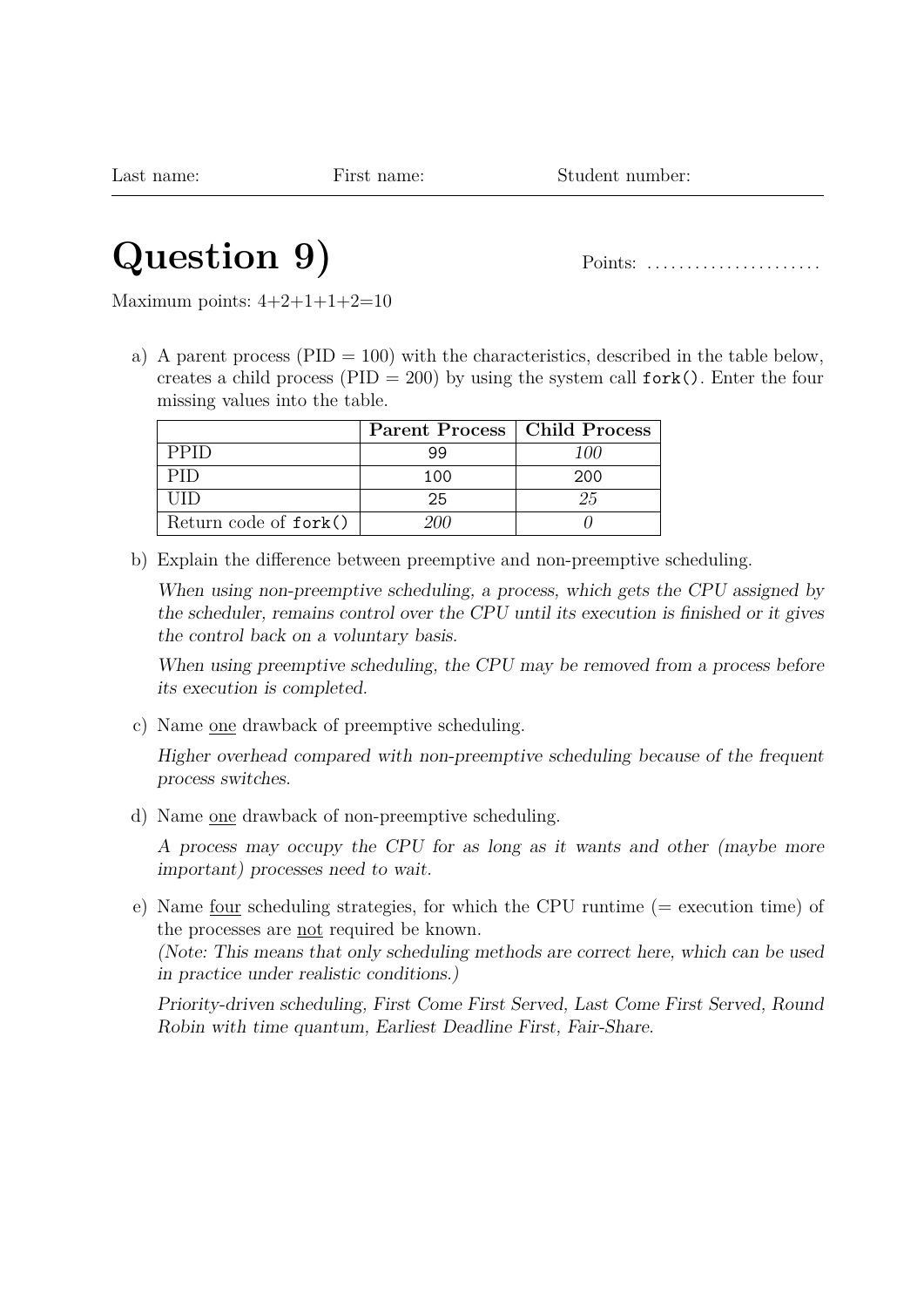# **Question 10)** Points: . . . . . . . . . . . . . . . . . . . . . .

Maximum points: 10

- a) Why does the process control block not store all process context information? The content of the address space (user context) is not stored in the process table because it is too huge in size.
- b) What is the task of the dispatcher? It carries out the state transitions of the processes.
- c) What is the task of the scheduler? It specifies the execution order of the processes by using a scheduling algorithm.
- d) What is a zombie process?

A terminated process which still appears in the process table. Its PID can not yet be assigned to a new process.

e) What is the task of the process control block?

The operating system stores the hardware context and system context in the process control block.

f) What is the PID?

Process  $ID \implies$  the unique process identification.

- g) What is the PPID? Parent Process ID  $\implies$  the process identification of the parent process.
- h) Name (or describe) one useful application for the command sed. This tool is used for the parsing and transforming of text.
- i) Name (or describe) one useful application for the command awk. This tool is used for text processing and data extraction and reporting.
- j) What is init and what is its task?

init is the first process in Linux/UNIX. It has the PID 1. All running processes originate from  $init.$   $init = father$  of all processes.